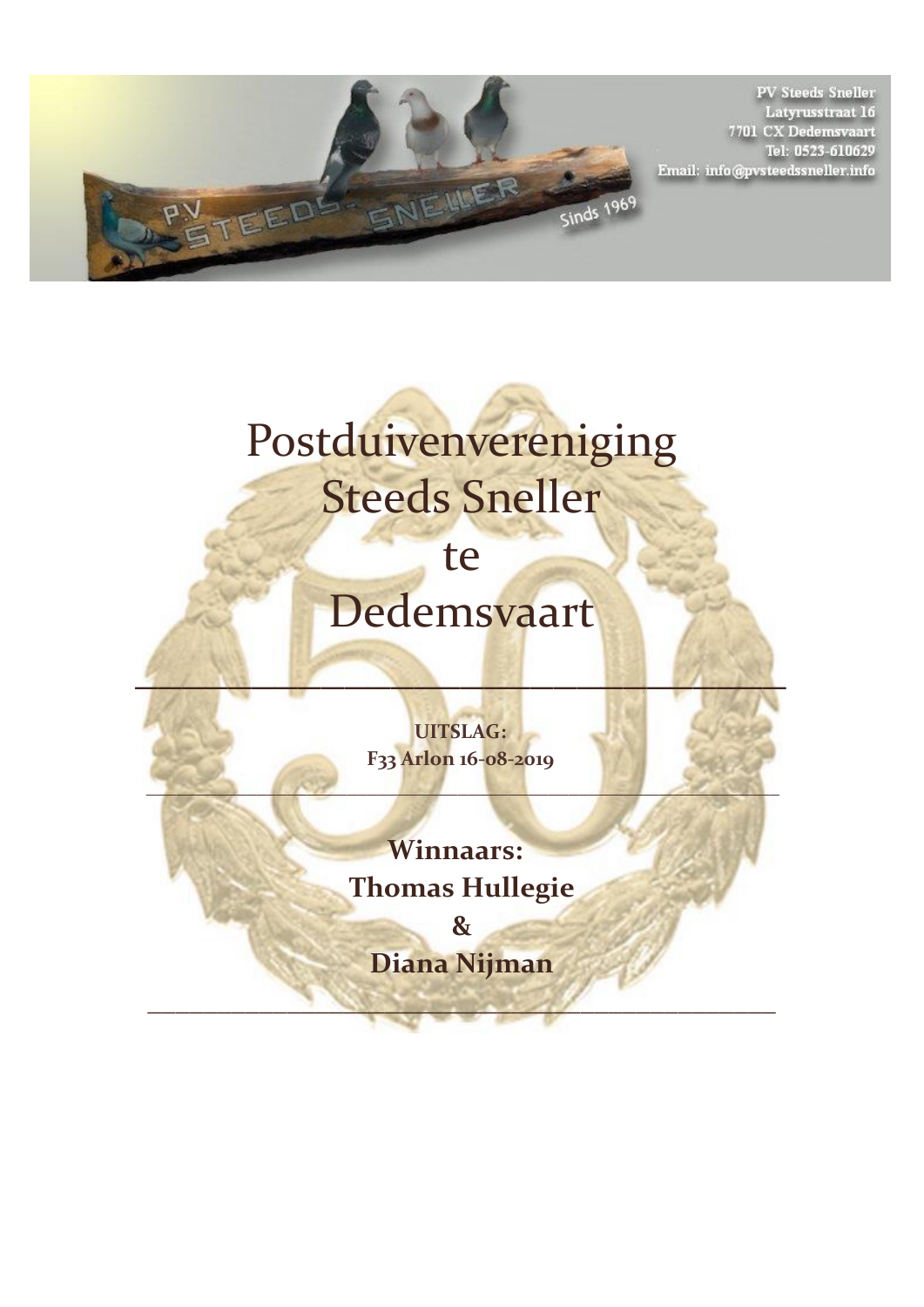|      | A01-VERENIGING, wedvlucht: F33-ARLON, vr 16-aug-2019 10:30 uur , duiven: 58, deelnemers: 6 |  |          |                   |  |                    |    |            |           |  |                         |       |        |              |
|------|--------------------------------------------------------------------------------------------|--|----------|-------------------|--|--------------------|----|------------|-----------|--|-------------------------|-------|--------|--------------|
| NO Z |                                                                                            |  | NOZ NAAM |                   |  | <b>WOONPLAATS</b>  |    | AD AFSTAND |           |  | JR-RINGNR GT D-ZUIV-TYD | M/MIN | PUNTC  | <b>PUNTZ</b> |
|      |                                                                                            |  |          |                   |  |                    |    |            |           |  |                         |       |        |              |
| 1A   |                                                                                            |  |          | 1 THOMAS HULLEGIE |  | DEDEMSVAART        | 18 | 328460     | 9-1231078 |  | 10 1-13:52:19 1623,493  |       | 1000,0 | 1000,0       |
| 2 A  |                                                                                            |  |          | 2 THOMAS HULLEGIE |  | DEDEMSVAART        | 18 | 2/6        | 9-1231070 |  | 6 1-13:57:39 1581,794   |       | 935,7  | 887,5        |
| 3 A  |                                                                                            |  |          | 3 HERMAN HULLEGIE |  | DEDEMSVAART        | 6  | 328564     | 9-1230767 |  | 6 1-13:58:40 1574,586   |       | 871,4  | 775,0        |
| 4 B  |                                                                                            |  |          | 1 DIANA NIJMAN    |  | <b>BALKBRUG</b>    | 14 | 327006     | 9-4735523 |  | 12 1-13:57:52 1573,153  |       | 807,1  | 1000,0       |
| 5 A  |                                                                                            |  |          | 4 THOMAS HULLEGIE |  | <b>DEDEMSVAART</b> | 18 | 3/6        | 9-1231062 |  | 7 1-14:00:58 1556,927   |       | 742,9  | 662,5        |
| 6 B  |                                                                                            |  |          | 2 DIANA NIJMAN    |  | <b>BALKBRUG</b>    | 14 | 2/2        | 9-6228264 |  | 9 1-14:01:36 1545,397   |       | 678,6  | 820,0        |
| 7 A  |                                                                                            |  |          | 5 THOMAS HULLEGIE |  | DEDEMSVAART        | 18 | 4/6        | 9-1231082 |  | 15 1-14:07:13 1512,129  |       | 614,3  | 550,0        |
| 8 A  |                                                                                            |  |          | 6 HERMAN HULLEGIE |  | DEDEMSVAART        | 6  | 2/2        | 9-1230765 |  | 5 1-14:10:49 1487.948   |       | 550,0  | 437,5        |
| 9 A  |                                                                                            |  |          | 7 THOMAS HULLEGIE |  | DEDEMSVAART        | 18 | 5/6        | 9-1693956 |  | 17 1-14:14:19 1464,268  |       | 485,7  | 325,0        |
| 10 B |                                                                                            |  |          | 3 MARTEN VERMANEN |  | ZUIDWOLDE          | 6  | 335500     | 9-1447502 |  | 1 1-14:19:51 1459.645   |       | 421,4  | 640,0        |
|      |                                                                                            |  |          |                   |  |                    |    |            |           |  |                         |       |        |              |
| 11 B |                                                                                            |  |          | 4 MARTEN VERMANEN |  | ZUIDWOLDE          | 6  | 2/2        | 9-4735450 |  | 3 1-14:19:53 1459,434   |       | 357,1  | 460,0        |
| 12A  |                                                                                            |  |          | 8 FAM PAARDEHAAR  |  | SLAGHAREN          | 10 | 332214     | 9-1231451 |  | 5 1-14:19:17 1448,963   |       | 292,9  | 212,5        |
| 13 A |                                                                                            |  |          | 9 FAM PAARDEHAAR  |  | SLAGHAREN          | 10 | 2/3        | 9-1231450 |  | 2 1-14:20:59 1438.299   |       | 228,6  | 100,0        |
| 14 A |                                                                                            |  |          | FAM PAARDEHAAR    |  | <b>SLAGHAREN</b>   | 10 | 3/3        | 9-1231449 |  | 1 1-14:27:26 1399,226   |       | 164,3  |              |
| 15 A |                                                                                            |  |          | THOMAS HULLEGIE   |  | DEDEMSVAART        | 18 | 6/6        | 9-1231089 |  | 4 1-14:26:30 1388.836   |       | 100,0  |              |

BLZ: 1

\* = LAATSTE PRIJS

# = BEDRAG IS GERESERVEERD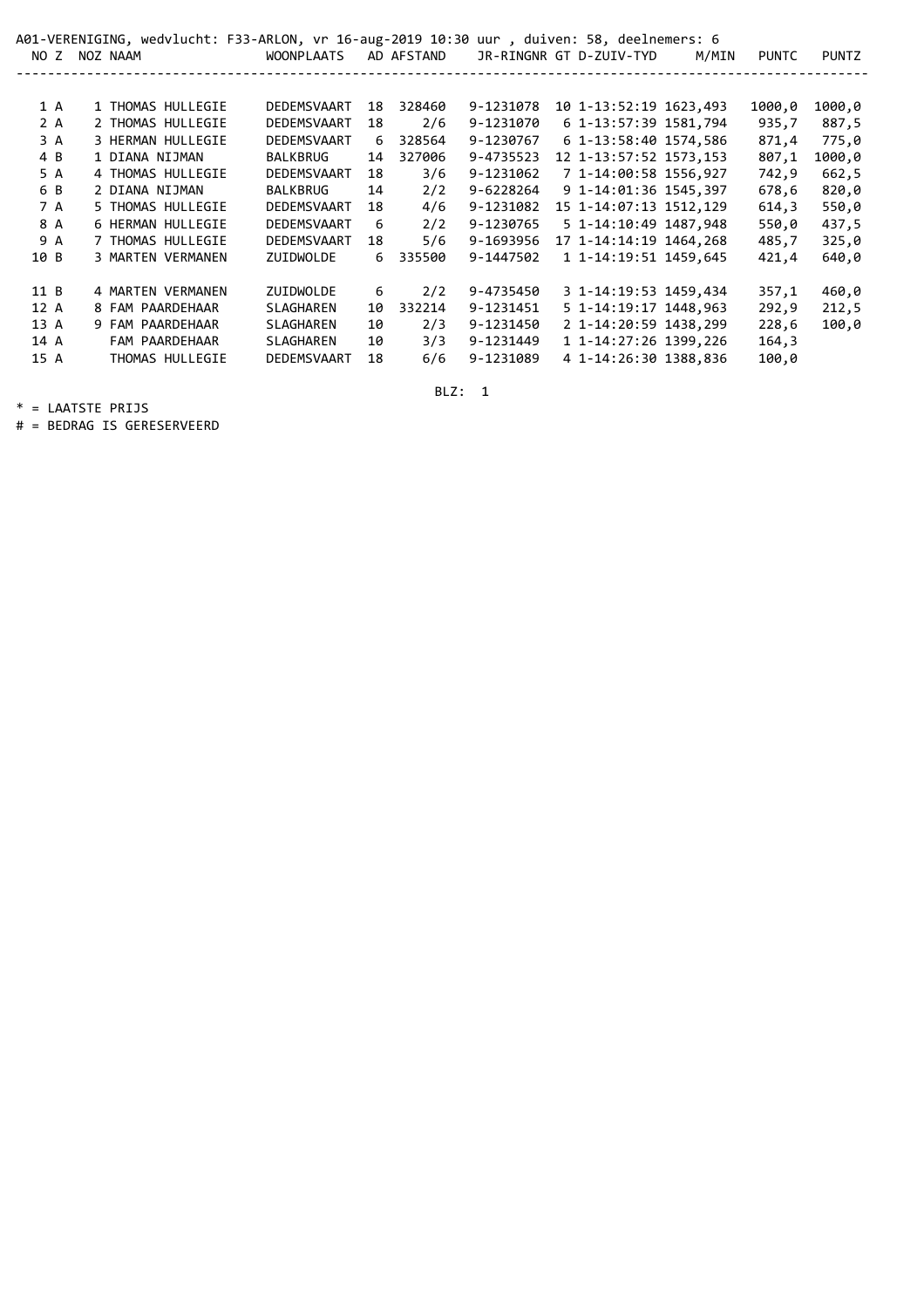|        | Z NOZ NAAM                          | WOONPLAATS            |         |     | AD AFSTAND    JR-RINGNR GT D-ZUIV-TYD                                           |  | A01-VERENIGING, wedvlucht: F33-ARLON, vr 16-aug-2019 10:30 uur , duiven: 58, deelnemers: 6<br>M/MIN | PUNTZ          |
|--------|-------------------------------------|-----------------------|---------|-----|---------------------------------------------------------------------------------|--|-----------------------------------------------------------------------------------------------------|----------------|
|        | OVERDUIVEN                          |                       |         |     |                                                                                 |  |                                                                                                     |                |
| B<br>B | 5 MARTEN VERMANEN<br>6 DIANA NIJMAN | ZUIDWOLDE<br>BALKBRUG | 6<br>14 | 3/6 | 9-4735440    5    1-14:34:46    1370,691<br>3/6 9-4735521 2 1-14:29:31 1365,274 |  |                                                                                                     | 280,0<br>100,0 |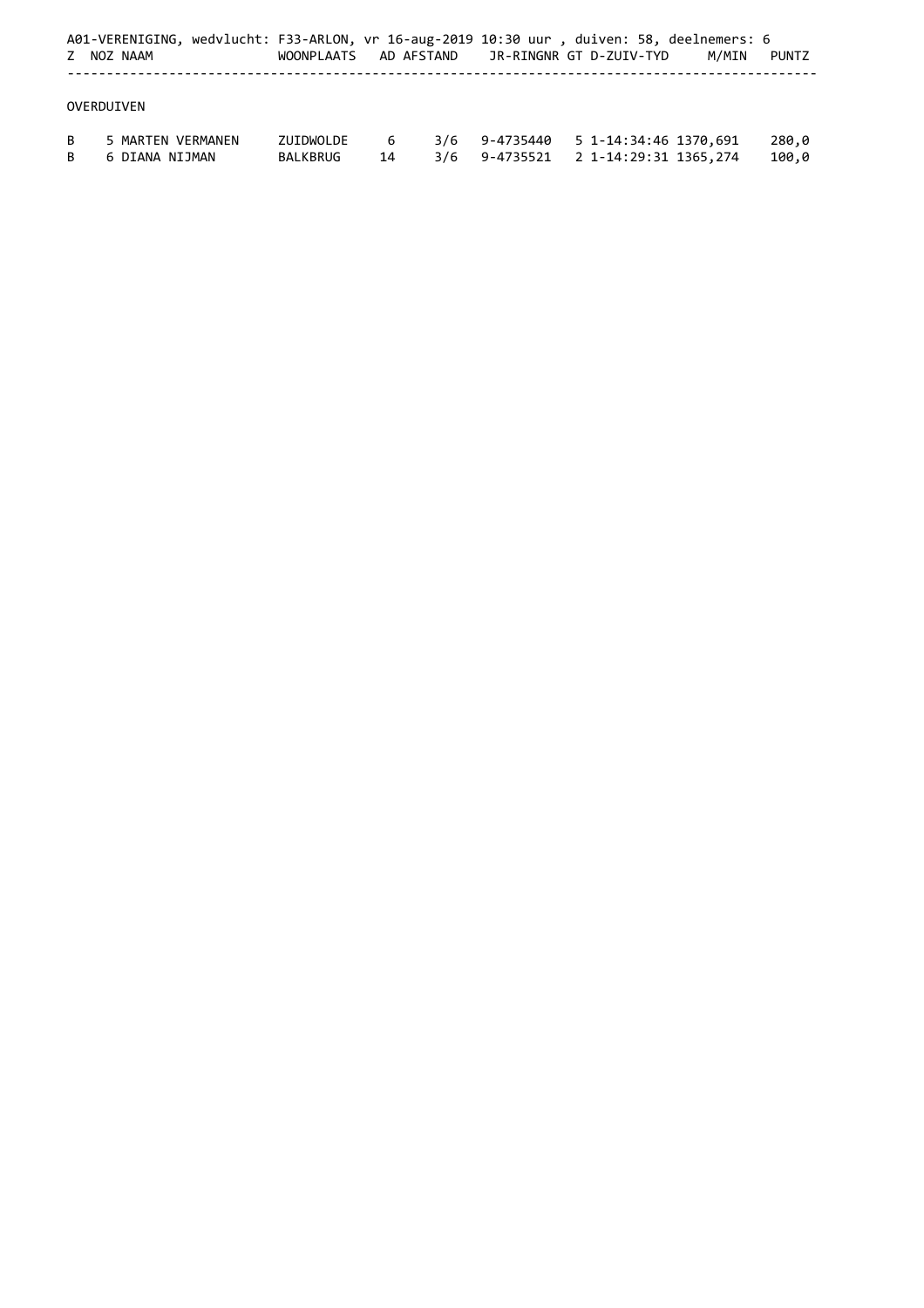| AFD/ZONE: A |  | 34 DUIVEN IN CONCOURS. |
|-------------|--|------------------------|
|             |  | 9 PRIJZEN IN CONCOURS. |
|             |  | 11 PRIJZEN GEPRINT.    |
| AFD/ZONE: B |  | 24 DUIVEN IN CONCOURS. |
|             |  | 6 PRIJZEN IN CONCOURS. |
|             |  | 6 PRIJZEN GEPRINT.     |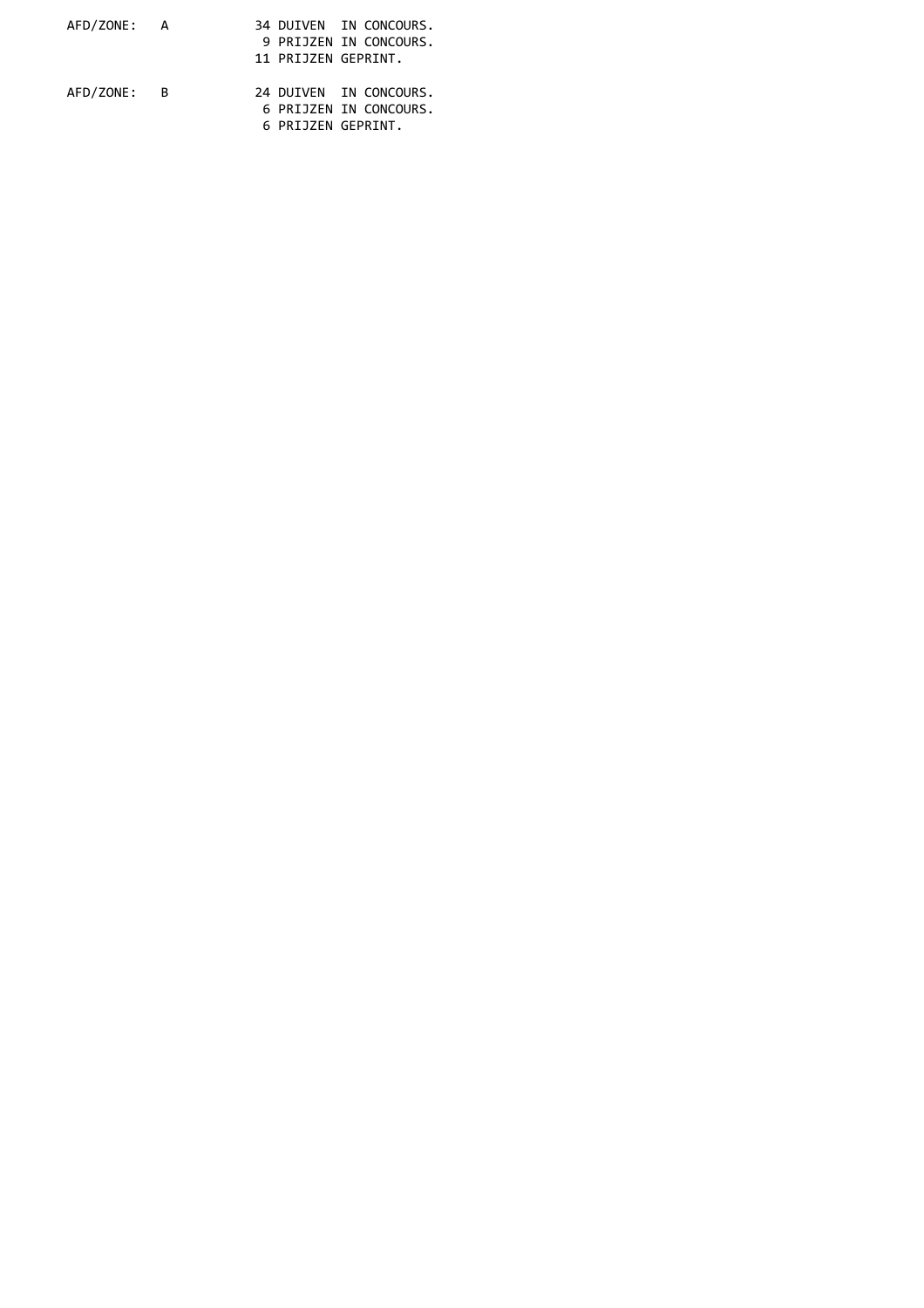A01-VERENIGING, Jong midfond onaangewezen (als afdeling) Stand t/m wedvlucht: ARLON, gelost: 16-08-2019 10:30 uur Selectie: standaard puntentelling

| NO | <b>PUNTEN</b> | NAAM                      | <b>WOONPLAATS</b> | JAAR- RINGNR. | BONDSNR. | #SCORE | (F62) | F33)  |
|----|---------------|---------------------------|-------------------|---------------|----------|--------|-------|-------|
|    |               |                           |                   |               |          |        |       |       |
|    |               |                           |                   |               |          |        |       |       |
|    |               | 1946,7 A) THOMAS HULLEGIE | DEDEMSVAART       |               | 03050892 | 4      | 973.4 | 973,3 |
|    |               | 1486,3 A) HERMAN HULLEGIE | DEDEMSVAART       |               | 03050132 |        | 606.3 | 880,0 |
|    | 1258.9        | B) DIANA NIJMAN           | BALKBRUG          |               | 03051138 |        | 473.2 | 785,7 |
| 4  | 1235.0        | B) MARTEN VERMANEN        | ZUIDWOLDE         |               | 03050841 |        | 775.0 | 460,0 |
|    | 833.8         | A) FAM PAARDEHAAR         | SLAGHAREN         |               | 03059239 |        | 493.8 | 340,0 |
| 6  | 831,3         | HENNIE WESTRA<br>B)       | DEDEMSVAART       |               | 03051227 |        | 831,3 | 0.0   |
|    |               |                           |                   |               |          |        |       |       |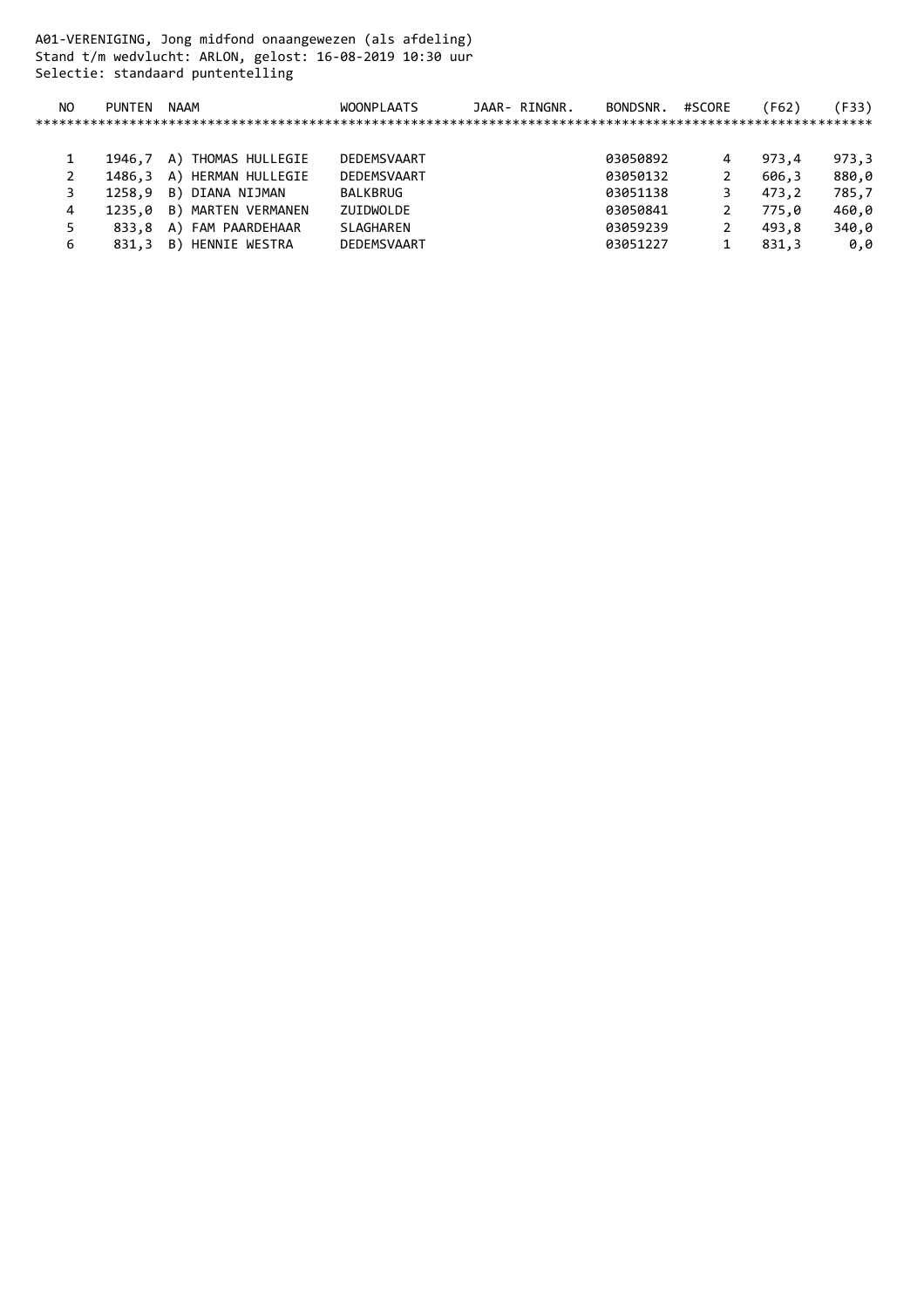A01-VERENIGING, Jong midfond hokkampioen (als afdeling) Stand t/m wedvlucht: ARLON, gelost: 16-08-2019 10:30 uur Selectie: standaard puntentelling

| NO. | <b>PUNTEN</b> | <b>NAAM</b>              | <b>WOONPLAATS</b> | JAAR- RINGNR. | BONDSNR. | #SCORE | (F62) | 'F33) |
|-----|---------------|--------------------------|-------------------|---------------|----------|--------|-------|-------|
|     |               |                          |                   |               |          |        |       |       |
|     |               |                          |                   |               |          |        |       |       |
|     |               | 470,4 A) THOMAS HULLEGIE | DEDEMSVAART       |               | 03050892 | 13     | 247.0 | 223,3 |
|     |               | 283,4 B) MARTEN VERMANEN | ZUIDWOLDE         |               | 03050841 |        | 169.4 | 114,0 |
|     |               | 222,3 A) HERMAN HULLEGIE | DEDEMSVAART       |               | 03050132 | 4      | 76.3  | 146,0 |
| 4   |               | 163,0 B) DIANA NIJMAN    | BALKBRUG          |               | 03051138 | 4      | 47.3  | 115,7 |
|     |               | 133,4 A) FAM PAARDEHAAR  | SLAGHAREN         |               | 03059239 | 4      | 49.4  | 84,0  |
| 6   | 104,4         | B) HENNIE WESTRA         | DEDEMSVAART       |               | 03051227 |        | 104.4 | 0.0   |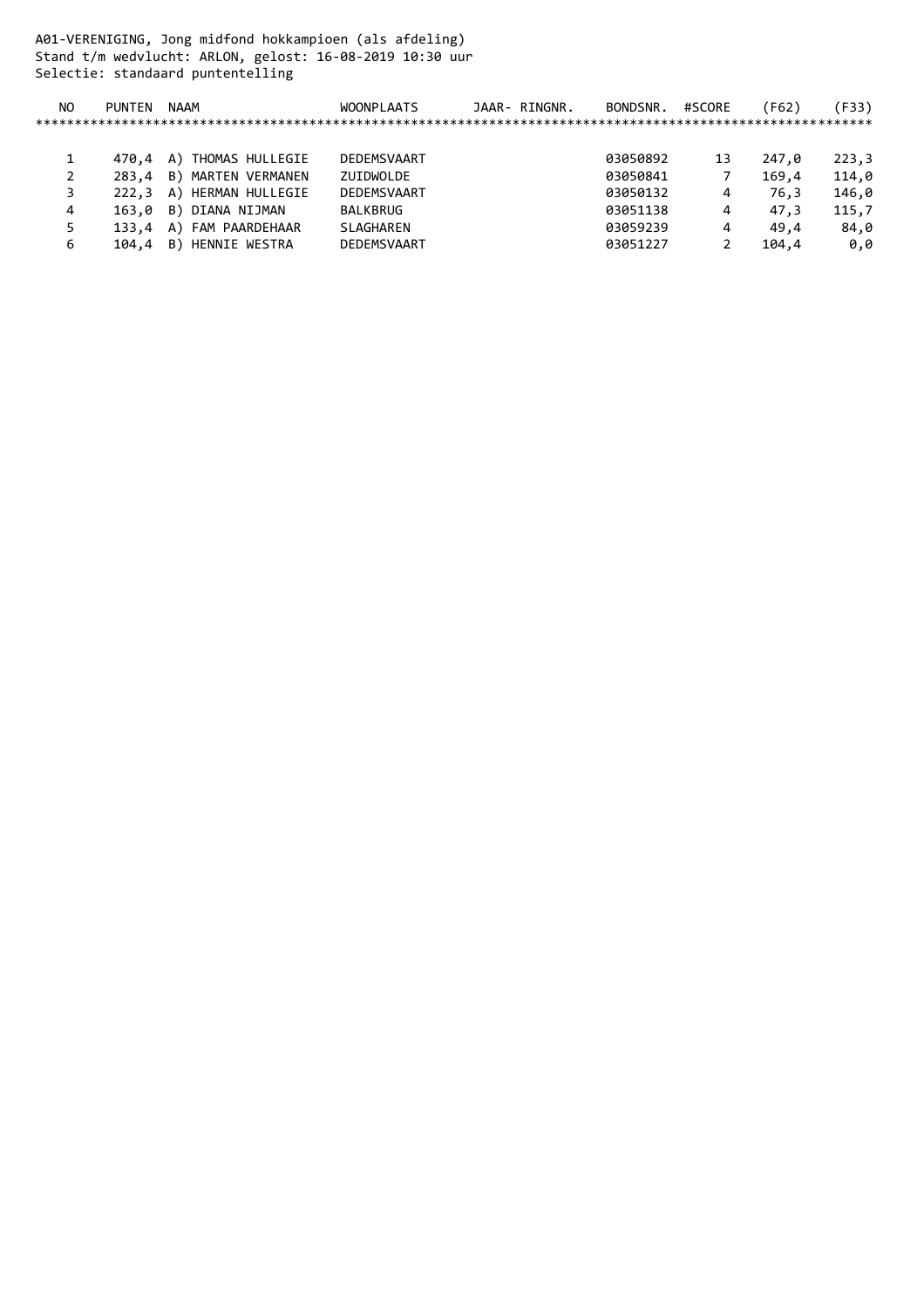A01-VERENIGING, Jong midfond aangewezen (als afdeling) Stand t/m wedvlucht: ARLON, gelost: 16-08-2019 10:30 uur Selectie: standaard puntentelling

| NO | PUNTFN | NAAM                     | <b>WOONPLAATS</b> | JAAR- RINGNR. | BONDSNR. #SCORE | (F62) | 'F33) |
|----|--------|--------------------------|-------------------|---------------|-----------------|-------|-------|
|    |        |                          |                   |               |                 |       |       |
|    |        |                          |                   |               |                 |       |       |
|    |        | 617,5 B) MARTEN VERMANEN | ZUIDWOLDE         |               | 03050841        | 387.5 | 230,0 |
|    |        | 218,8 A) THOMAS HULLEGIE | DEDEMSVAART       |               | 03050892        | 218.8 | 0.0   |
|    |        | 140,0 A) FAM PAARDEHAAR  | SLAGHAREN         |               | 03059239        | 0.0   | 140,0 |
| 4  |        | 50,0 B) DIANA NIJMAN     | BALKBRUG          |               | 03051138        | 0.0   | 50,0  |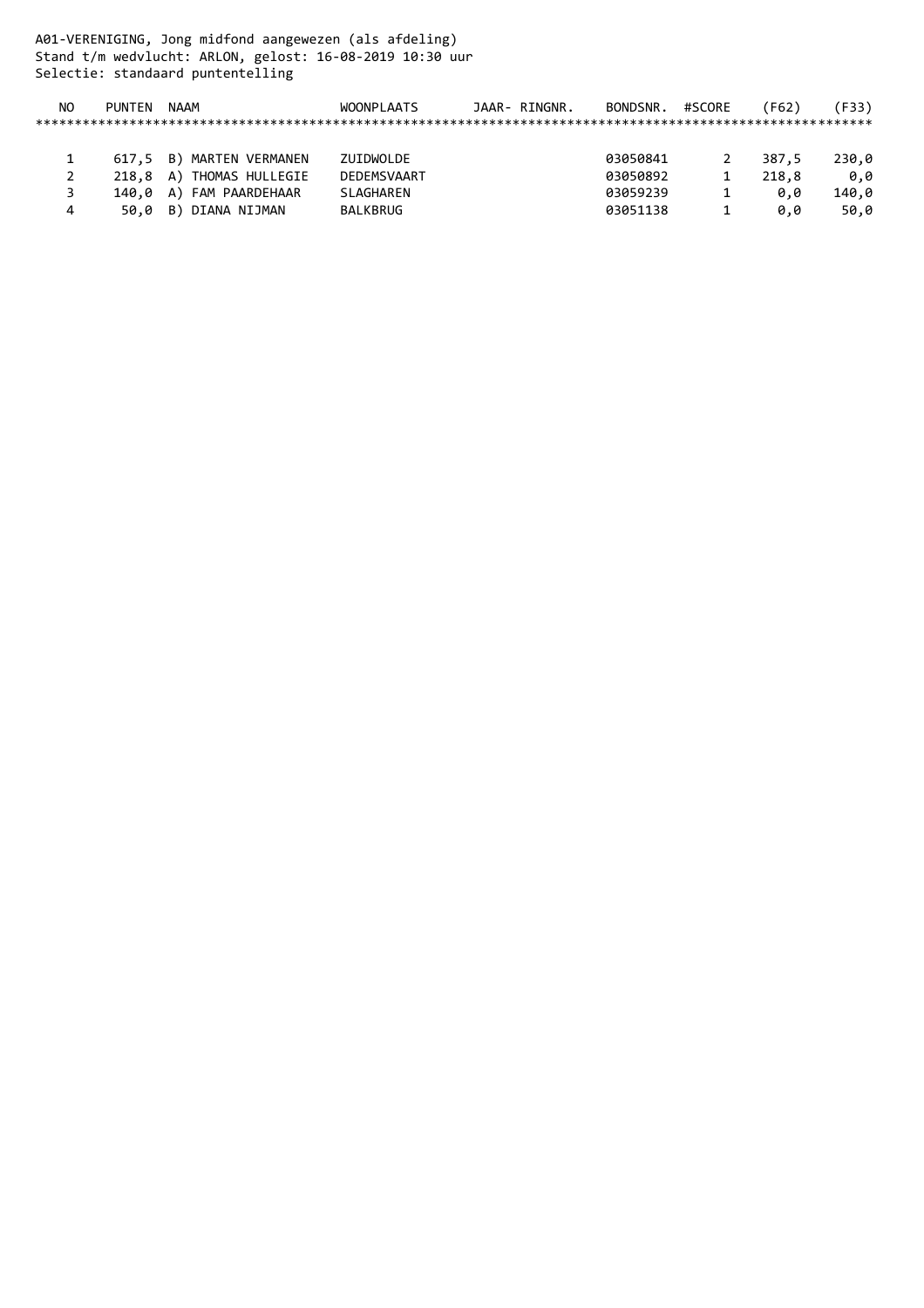A01-VERENIGING, Jong midfond duifkampioen (als afdeling) Stand t/m wedvlucht: ARLON, gelost: 16-08-2019 10:30 uur Selectie: standaard puntentelling

| NO. | <b>PUNTEN</b> | <b>NAAM</b>               | <b>WOONPLAATS</b> | JAAR- RINGNR. | BONDSNR. | #SCORE         | (F62)  | (F33)  |
|-----|---------------|---------------------------|-------------------|---------------|----------|----------------|--------|--------|
|     |               |                           |                   |               |          |                |        |        |
|     |               |                           |                   |               |          |                |        |        |
| 1   | 1235,0        | B) MARTEN VERMANEN        | ZUIDWOLDE         | 9-1447502     | 03050841 | $\overline{2}$ | 775,0  | 460,0  |
| 2   | 1141,3        | A) THOMAS HULLEGIE        | DEDEMSVAART       | 9-1231062     | 03050892 | $\overline{2}$ | 381,3  | 760,0  |
| 3   | 1000,0        | A) THOMAS HULLEGIE        | DEDEMSVAART       | 9-1291570     | 03050892 | $\mathbf{1}$   | 1000,0 | 0,0    |
| 4   | 1000,0        | A) THOMAS HULLEGIE        | DEDEMSVAART       | 9-1231078     | 03050892 | $\mathbf{1}$   | 0,0    | 1000,0 |
| 5   | 943,8         | A) THOMAS HULLEGIE        | DEDEMSVAART       | 9-1231096     | 03050892 | $\mathbf{1}$   | 943,8  | 0,0    |
| 6   | 940,0         | A) THOMAS HULLEGIE        | DEDEMSVAART       | 9-1231070     | 03050892 | $\mathbf{1}$   | 0, 0   | 940,0  |
| 7   | 887,5         | A) THOMAS HULLEGIE        | DEDEMSVAART       | 9-1231061     | 03050892 | $\mathbf{1}$   | 887,5  | 0,0    |
| 8   | 880,0         | A) HERMAN HULLEGIE        | DEDEMSVAART       | 9-1230767     | 03050132 | $\mathbf 1$    | 0,0    | 880,0  |
| 9   | 831,3         | B) HENNIE WESTRA          | DEDEMSVAART       | 9-4742792     | 03051227 | $\mathbf{1}$   | 831,3  | 0,0    |
| 10  | 820,0         | B) DIANA NIJMAN           | <b>BALKBRUG</b>   | 9-4735523     | 03051138 | $\mathbf{1}$   | 0,0    | 820,0  |
| 11  | 773,8         | A) FAM PAARDEHAAR         | SLAGHAREN         | 9-1231450     | 03059239 | $\overline{2}$ | 493,8  | 280,0  |
| 12  | 762,5         | B) DIANA NIJMAN           | <b>BALKBRUG</b>   | 9-4735521     | 03051138 | $\overline{2}$ | 662,5  | 100,0  |
| 13  | 718,8         | A) THOMAS HULLEGIE        | DEDEMSVAART       | 9-1231068     | 03050892 | $\mathbf{1}$   | 718,8  | 0,0    |
| 14  | 700,0         | B) DIANA NIJMAN           | BALKBRUG          | 9-6228264     | 03051138 | 1              | 0,0    | 700,0  |
| 15  | 640,0         | A) THOMAS HULLEGIE        | DEDEMSVAART       | 9-1231082     | 03050892 | $\mathbf{1}$   | 0,0    | 640,0  |
| 16  | 606,3         | A) HERMAN HULLEGIE        | DEDEMSVAART       | 9-1230763     | 03050132 | $\mathbf{1}$   | 606,3  | 0,0    |
| 17  | 580,0         | A) HERMAN HULLEGIE        | DEDEMSVAART       | 9-1230765     | 03050132 | $\mathbf 1$    | 0,0    | 580,0  |
| 18  | 550,0         | <b>B) MARTEN VERMANEN</b> | ZUIDWOLDE         | 9-4735425     | 03050841 | $\mathbf 1$    | 550,0  | 0,0    |
| 19  | 548,8         | B) MARTEN VERMANEN        | ZUIDWOLDE         | 9-4735440     | 03050841 | $\overline{2}$ | 268,8  | 280,0  |
| 20  | 520,0         | A) THOMAS HULLEGIE        | DEDEMSVAART       | 9-1693956     | 03050892 | $\mathbf 1$    | 0,0    | 520,0  |
| 21  | 500,0         | <b>B) MARTEN VERMANEN</b> | ZUIDWOLDE         | 9-4735450     | 03050841 | 2              | 100,0  | 400,0  |
| 22  | 437,5         | A) THOMAS HULLEGIE        | DEDEMSVAART       | 9-1231063     | 03050892 | $\mathbf{1}$   | 437,5  | 0,0    |
| 23  | 340,0         | A) FAM PAARDEHAAR         | SLAGHAREN         | 9-1231451     | 03059239 | 1              | 0,0    | 340,0  |
| 24  | 325,0         | A) THOMAS HULLEGIE        | DEDEMSVAART       | 9-1231066     | 03050892 | $\mathbf{1}$   | 325,0  | 0,0    |
| 25  | 220,0         | A) FAM PAARDEHAAR         | SLAGHAREN         | 9-1231449     | 03059239 | $\mathbf{1}$   | 0,0    | 220,0  |
| 26  | 212,5         | B) HENNIE WESTRA          | DEDEMSVAART       | 9-7004025     | 03051227 | $\mathbf{1}$   | 212,5  | 0,0    |
| 27  | 160,0         | A) THOMAS HULLEGIE        | DEDEMSVAART       | 9-1231089     | 03050892 | $\mathbf{1}$   | 0,0    | 160,0  |
| 28  | 156,3         | A) HERMAN HULLEGIE        | DEDEMSVAART       | 9-1230768     | 03050132 | 1              | 156,3  | 0,0    |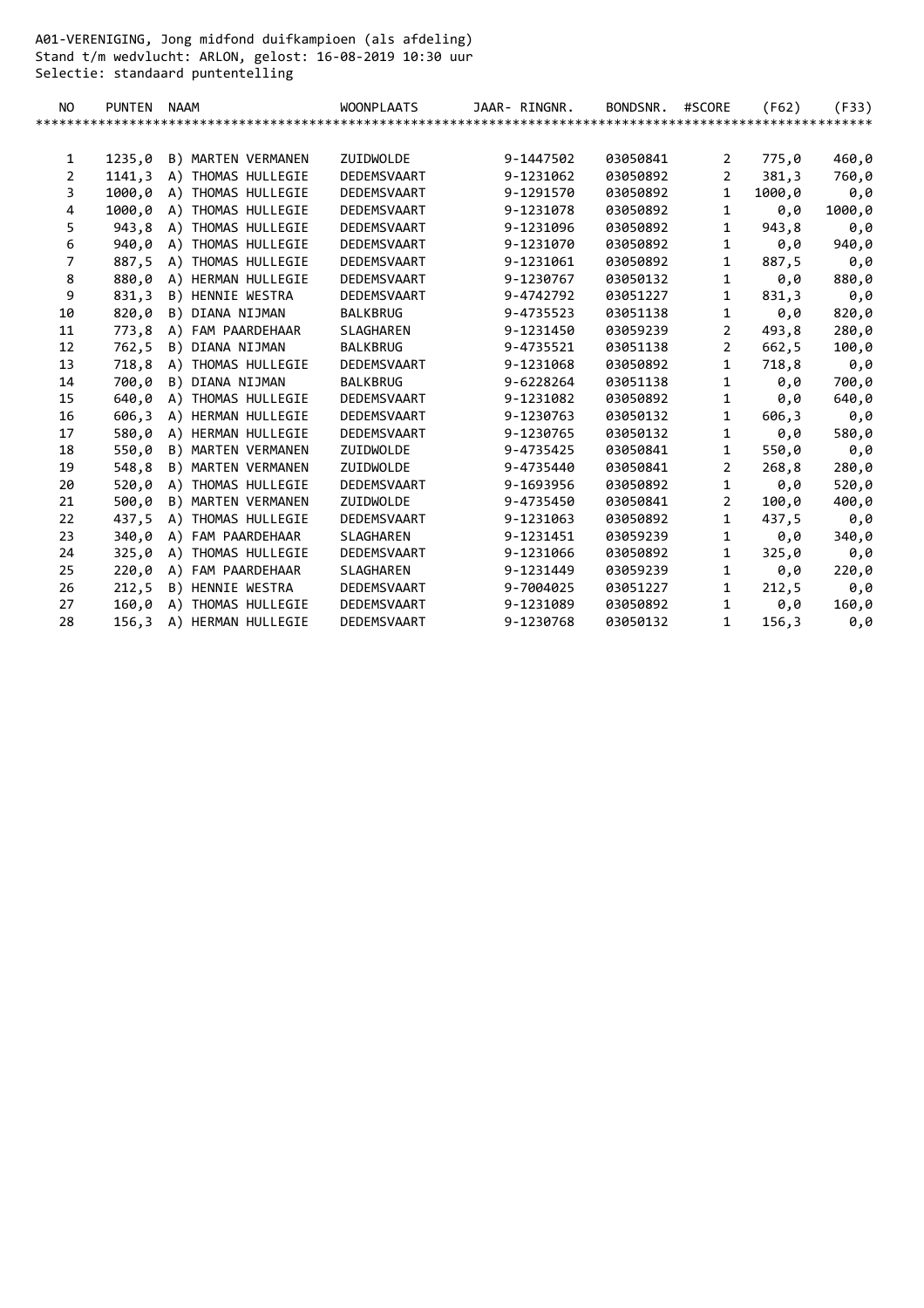A01-VERENIGING, Jong midfond onaangewezen (club A & B) Stand t/m wedvlucht: ARLON, gelost: 16-08-2019 10:30 uur Selectie: standaard puntentelling

| NO. | <b>PUNTEN</b> | <b>NAAM</b>               | <b>WOONPLAATS</b> | JAAR- RINGNR. | BONDSNR. | #SCORE | (F62)  | 'F33) |
|-----|---------------|---------------------------|-------------------|---------------|----------|--------|--------|-------|
|     |               |                           |                   |               |          |        |        |       |
|     |               |                           |                   |               |          |        |        |       |
|     | 1896.7        | A) THOMAS HULLEGIE        | DEDEMSVAART       |               | 03050892 | 4      | 946,7  | 950,0 |
|     | 1490.0        | B) MARTEN VERMANEN        | ZUIDWOLDE         |               | 03050841 |        | 850.0  | 640,0 |
|     | 1448,6        | B) DIANA NIJMAN           | BALKBRUG          |               | 03051138 | 3      | 500.0  | 948,6 |
|     |               | 1325,0 A) HERMAN HULLEGIE | DEDEMSVAART       |               | 03050132 | 2      | 550.0  | 775,0 |
|     | 1000.0        | B) HENNIE WESTRA          | DEDEMSVAART       |               | 03051227 |        | 1000.0 | 0.0   |
| 6   | 650,0         | A) FAM PAARDEHAAR         | SLAGHAREN         |               | 03059239 |        | 437.5  | 212,5 |
|     |               |                           |                   |               |          |        |        |       |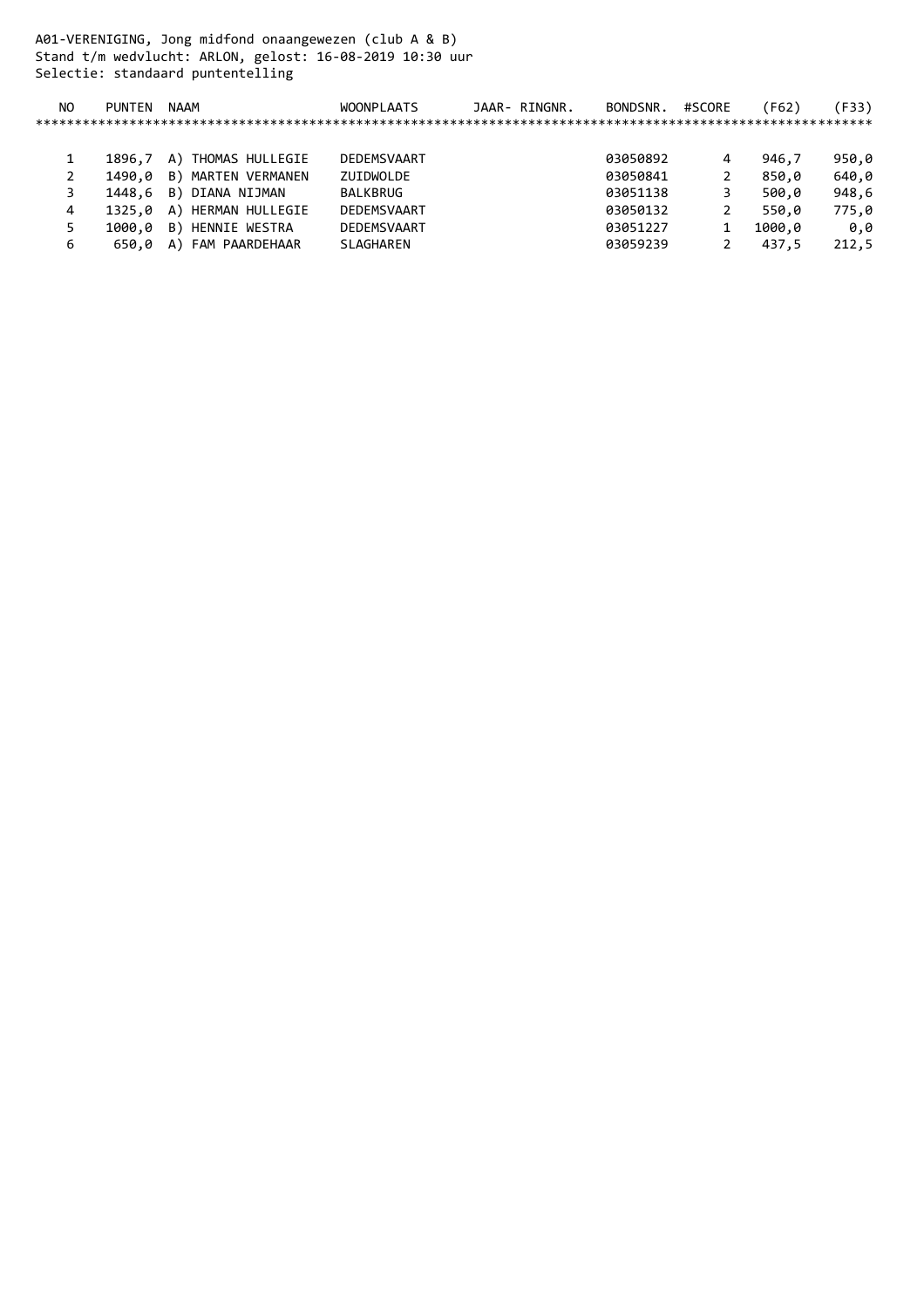A01-VERENIGING, Jong midfond hokkampioen (club A & B) Stand t/m wedvlucht: ARLON, gelost: 16-08-2019 10:30 uur Selectie: standaard puntentelling

| NO. | <b>PUNTEN</b> | NAAM                     | <b>WOONPLAATS</b> | JAAR- RINGNR. | BONDSNR. | #SCORE | (F62) | 'F33) |
|-----|---------------|--------------------------|-------------------|---------------|----------|--------|-------|-------|
|     |               |                          |                   |               |          |        |       |       |
|     |               |                          |                   |               |          |        |       |       |
|     | 398.8 A)      | THOMAS HULLEGIE          | DEDEMSVAART       |               | 03050892 | 12     | 208,6 | 190,3 |
| 2   | 328.0         | B) MARTEN VERMANEN       | ZUIDWOLDE         |               | 03050841 |        | 190.0 | 138,0 |
| 3   | 187.1         | B) DIANA NIJMAN          | BALKBRUG          |               | 03051138 | 4      | 50.0  | 137,1 |
| 4   |               | 176,3 A) HERMAN HULLEGIE | DEDEMSVAART       |               | 03050132 |        | 55.0  | 121,3 |
|     | 125.0         | B) HENNIE WESTRA         | DEDEMSVAART       |               | 03051227 |        | 125.0 | 0.0   |
| 6   | 75.0          | A) FAM PAARDEHAAR        | SLAGHAREN         |               | 03059239 | 3      | 43.8  | 31,3  |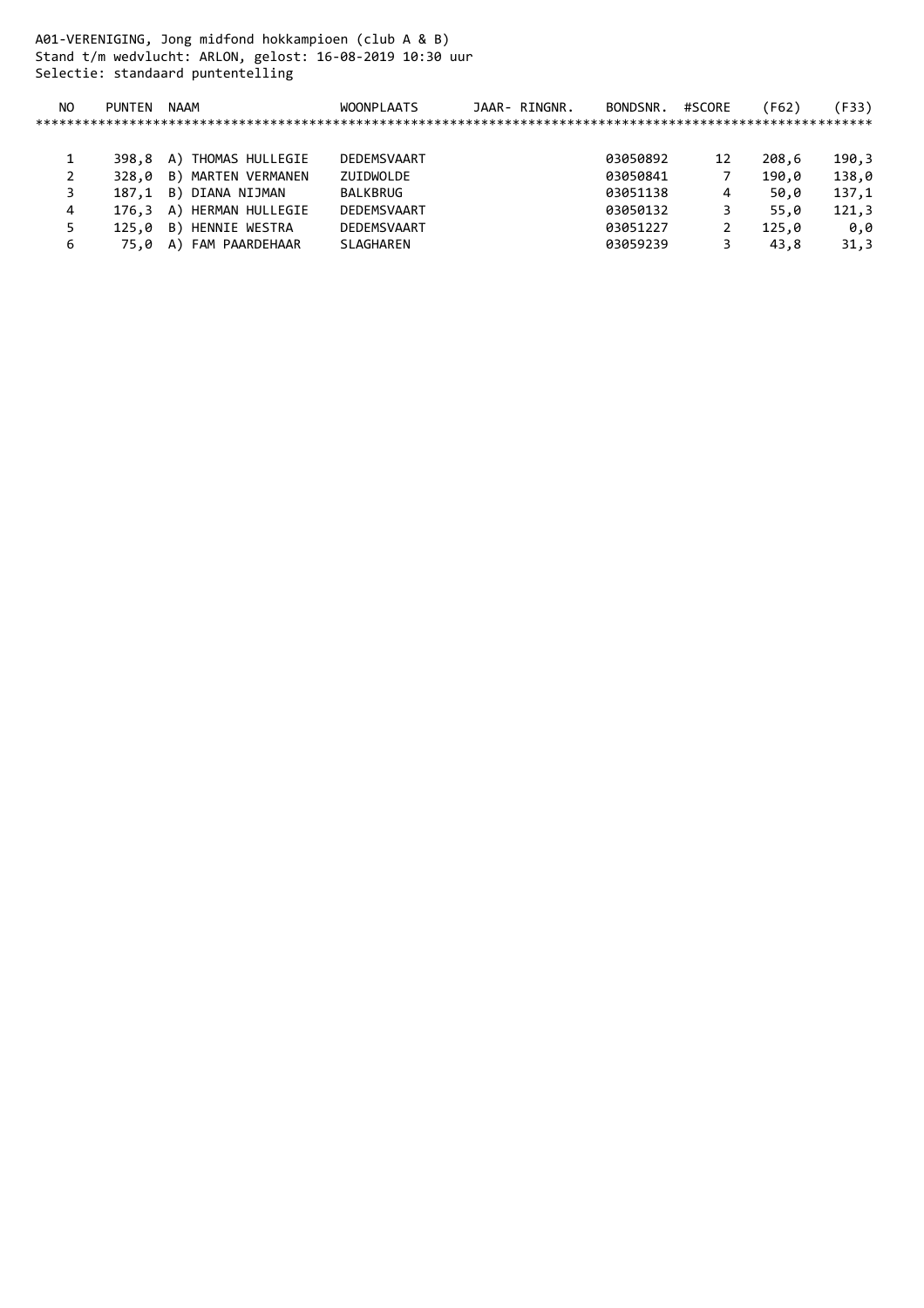A01-VERENIGING, Jong midfond aangewezen (club A & B) Stand t/m wedvlucht: ARLON, gelost: 16-08-2019 10:30 uur Selectie: standaard puntentelling

| NO | PUNTFN | NAAM                     | <b>WOONPLAATS</b> | JAAR- RINGNR. | BONDSNR. #SCORE | (F62) | 'F33) |
|----|--------|--------------------------|-------------------|---------------|-----------------|-------|-------|
|    |        |                          |                   |               |                 |       |       |
|    |        |                          |                   |               |                 |       |       |
|    |        | 745,0 B) MARTEN VERMANEN | ZUIDWOLDE         |               | 03050841        | 425.0 | 320,0 |
|    |        | 162,5 A) THOMAS HULLEGIE | DEDEMSVAART       |               | 03050892        | 162.5 | 0.0   |
|    |        | 50.0 A) FAM PAARDEHAAR   | SLAGHAREN         |               | 03059239        | 0.0   | 50,0  |
| 4  |        | 50,0 B) DIANA NIJMAN     | BALKBRUG          |               | 03051138        | 0.0   | 50,0  |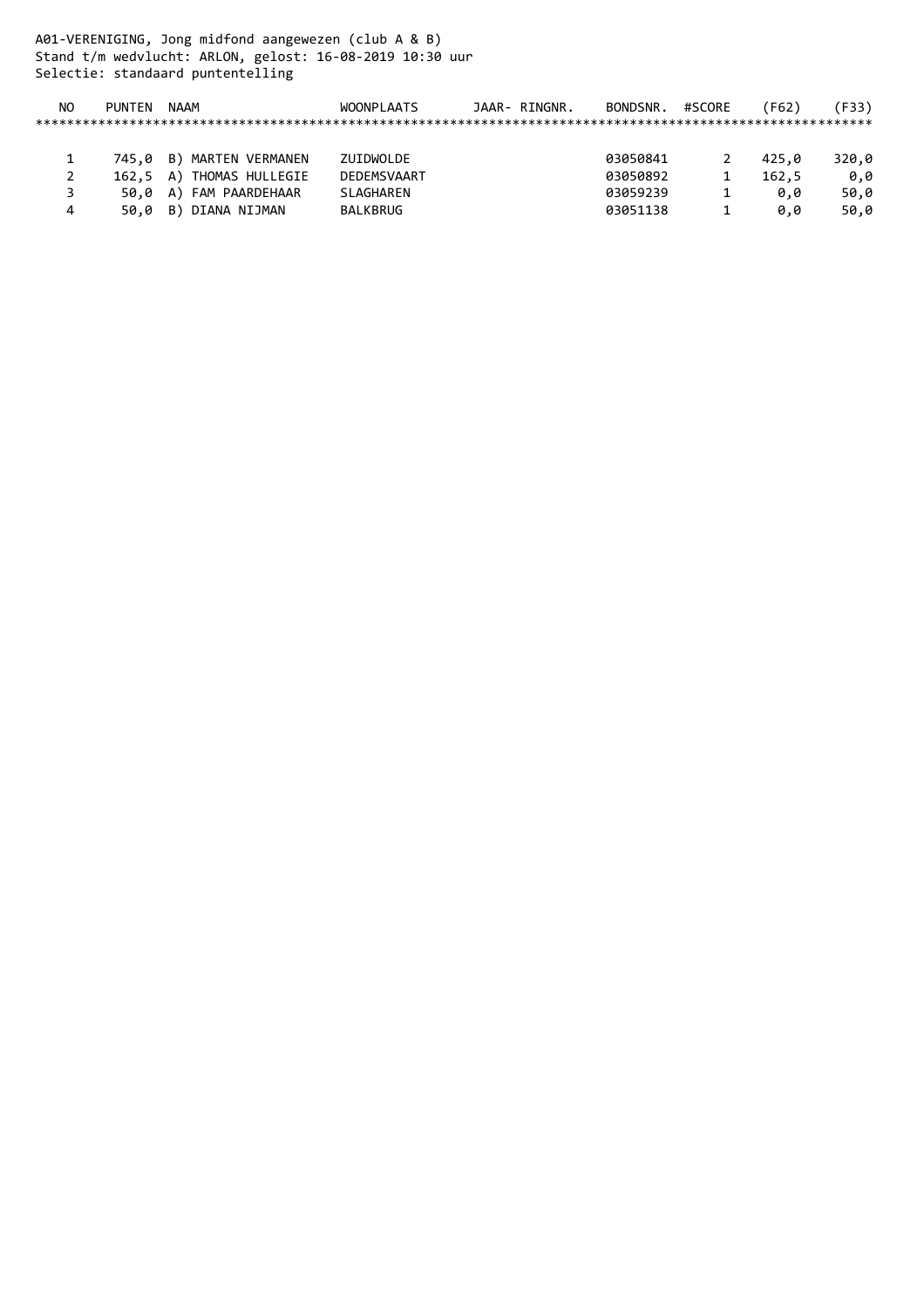A01-VERENIGING, Jong midfond duifkampioen (club A & B) Stand t/m wedvlucht: ARLON, gelost: 16-08-2019 10:30 uur Selectie: standaard puntentelling

| NO.            | <b>PUNTEN</b> | <b>NAAM</b>               | <b>WOONPLAATS</b> | JAAR- RINGNR. | BONDSNR. | #SCORE         | (F62)  | (F33)  |
|----------------|---------------|---------------------------|-------------------|---------------|----------|----------------|--------|--------|
|                |               |                           |                   |               |          |                |        |        |
|                |               |                           |                   |               |          |                |        |        |
| $\mathbf{1}$   | 1490,0        | B) MARTEN VERMANEN        | ZUIDWOLDE         | 9-1447502     | 03050841 | 2              | 850,0  | 640,0  |
| $\overline{2}$ | 1000,0        | B) HENNIE WESTRA          | DEDEMSVAART       | 9-4742792     | 03051227 | $\mathbf{1}$   | 1000,0 | 0,0    |
| 3              | 1000.0        | B) DIANA NIJMAN           | <b>BALKBRUG</b>   | 9-4735523     | 03051138 | $\mathbf{1}$   | 0.0    | 1000,0 |
| 4              | 1000,0        | A) THOMAS HULLEGIE        | DEDEMSVAART       | 9-1291570     | 03050892 | $\mathbf{1}$   | 1000,0 | 0,0    |
| 5              | 1000,0        | A) THOMAS HULLEGIE        | DEDEMSVAART       | 9-1231078     | 03050892 | $\mathbf{1}$   | 0,0    | 1000,0 |
| 6              | 887,5         | A) THOMAS HULLEGIE        | DEDEMSVAART       | 9-1231096     | 03050892 | $\mathbf{1}$   | 887,5  | 0,0    |
| 7              | 887,5         | A) THOMAS HULLEGIE        | DEDEMSVAART       | 9-1231070     | 03050892 | $\mathbf{1}$   | 0.0    | 887,5  |
| 8              | 875.0         | A) THOMAS HULLEGIE        | DEDEMSVAART       | 9-1231062     | 03050892 | 2              | 212,5  | 662,5  |
| 9              | 820,0         | B) DIANA NIJMAN           | <b>BALKBRUG</b>   | 9-6228264     | 03051138 | $\mathbf{1}$   | 0,0    | 820,0  |
| 10             | 800,0         | B) DIANA NIJMAN           | <b>BALKBRUG</b>   | 9-4735521     | 03051138 | $\overline{2}$ | 700,0  | 100,0  |
| 11             | 775,0         | A) THOMAS HULLEGIE        | DEDEMSVAART       | 9-1231061     | 03050892 | $\mathbf{1}$   | 775,0  | 0,0    |
| 12             | 775,0         | A) HERMAN HULLEGIE        | DEDEMSVAART       | 9-1230767     | 03050132 | $\mathbf{1}$   | 0, 0   | 775,0  |
| 13             | 680,0         | <b>B) MARTEN VERMANEN</b> | ZUIDWOLDE         | 9-4735440     | 03050841 | $\overline{2}$ | 400,0  | 280,0  |
| 14             | 662,5         | A) THOMAS HULLEGIE        | DEDEMSVAART       | 9-1231068     | 03050892 | $\mathbf{1}$   | 662,5  | 0,0    |
| 15             | 560,0         | <b>B) MARTEN VERMANEN</b> | ZUIDWOLDE         | 9-4735450     | 03050841 | $\overline{2}$ | 100,0  | 460,0  |
| 16             | 550,0         | <b>B) MARTEN VERMANEN</b> | ZUIDWOLDE         | 9-4735425     | 03050841 | $\mathbf{1}$   | 550,0  | 0,0    |
| 17             | 550,0         | A) THOMAS HULLEGIE        | DEDEMSVAART       | 9-1231082     | 03050892 | $\mathbf{1}$   | 0,0    | 550,0  |
| 18             | 550,0         | A) HERMAN HULLEGIE        | DEDEMSVAART       | 9-1230763     | 03050132 | $\mathbf{1}$   | 550,0  | 0,0    |
| 19             | 537,5         | A) FAM PAARDEHAAR         | <b>SLAGHAREN</b>  | 9-1231450     | 03059239 | 2              | 437,5  | 100,0  |
| 20             | 437,5         | A) HERMAN HULLEGIE        | DEDEMSVAART       | 9-1230765     | 03050132 | $\mathbf{1}$   | 0,0    | 437,5  |
| 21             | 325,0         | A) THOMAS HULLEGIE        | DEDEMSVAART       | 9-1693956     | 03050892 | $\mathbf{1}$   | 0,0    | 325,0  |
| 22             | 325,0         | A) THOMAS HULLEGIE        | DEDEMSVAART       | 9-1231063     | 03050892 | $\mathbf{1}$   | 325,0  | 0,0    |
| 23             | 250,0         | B) HENNIE WESTRA          | DEDEMSVAART       | 9-7004025     | 03051227 | $\mathbf{1}$   | 250,0  | 0,0    |
| 24             | 212,5         | A) FAM PAARDEHAAR         | <b>SLAGHAREN</b>  | 9-1231451     | 03059239 | 1              | 0,0    | 212,5  |
| 25             | 100,0         | A) THOMAS HULLEGIE        | DEDEMSVAART       | 9-1231066     | 03050892 | $\mathbf{1}$   | 100,0  | 0,0    |
|                |               |                           |                   |               |          |                |        |        |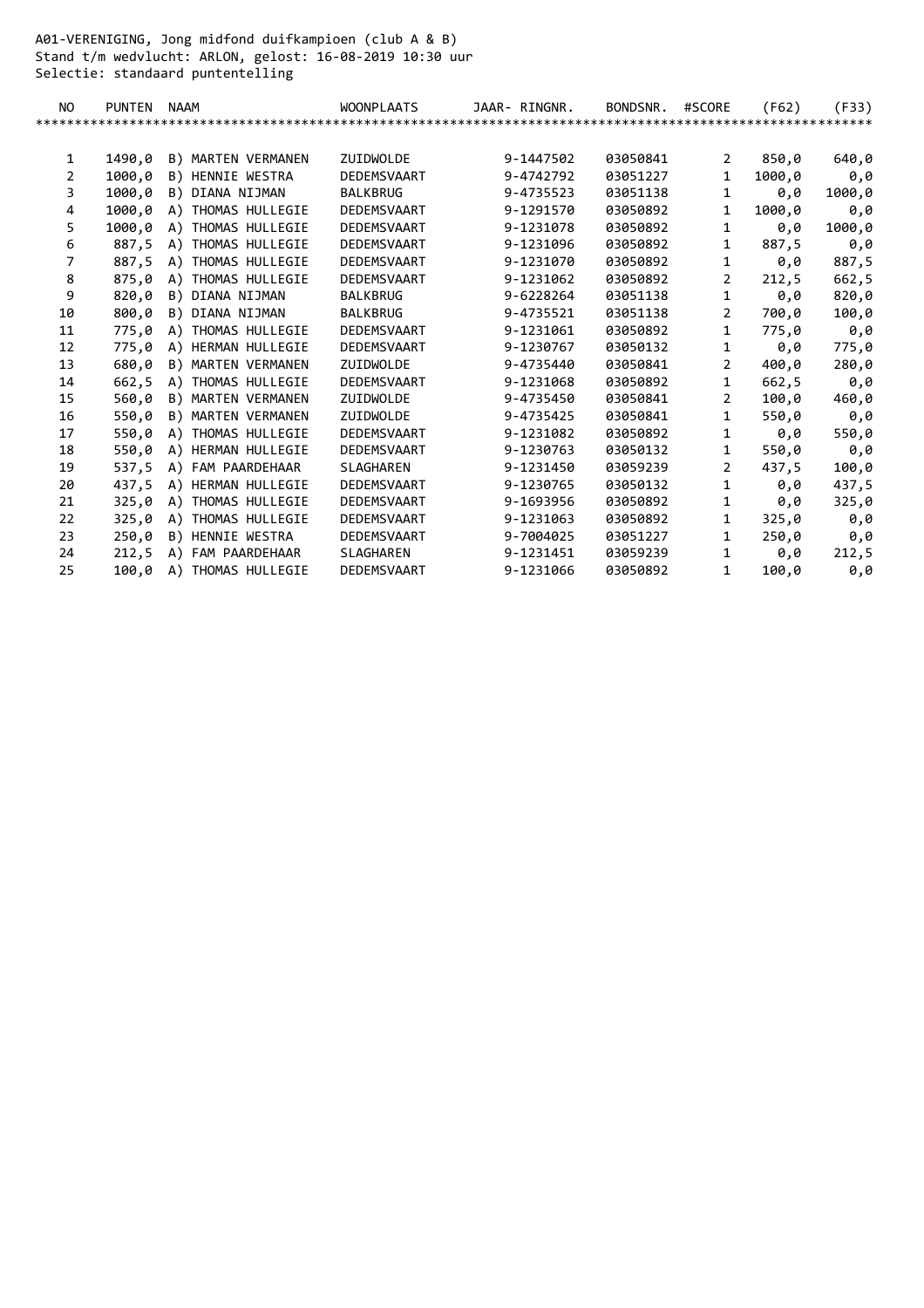|                  | Kampioenschap:<br>Kampioenschap:<br>Kampioenschap:<br>Kampioenschap:<br>Kampioenschap: | 6 Vluchten geteld)<br>1, (<br>9, (<br>5 Vluchten geteld)<br>5 Vluchten geteld)<br>17, (<br>4 Vluchten geteld)<br>25, (<br>4 Vluchten geteld)<br>33, ( | Vitesse onaangewezen (als afdeling)<br>Midfond onaangewezen (als afdeling)<br>Dagfond onaangewezen (als afdeling)<br>Jong vitesse onaangewezen (als afdeling)<br>Jong midfond onaangewezen (als afdeling) |                |        |        |         |         |         |
|------------------|----------------------------------------------------------------------------------------|-------------------------------------------------------------------------------------------------------------------------------------------------------|-----------------------------------------------------------------------------------------------------------------------------------------------------------------------------------------------------------|----------------|--------|--------|---------|---------|---------|
| No               | NPO-lidnr                                                                              | naam                                                                                                                                                  | punten                                                                                                                                                                                                    | score          | Kamp:1 | Kamp:9 | Kamp:17 | Kamp:25 | Kamp:33 |
| $\mathbf{1}$     | 03050892                                                                               | THOMAS HULLEGIE                                                                                                                                       | 20477,2                                                                                                                                                                                                   | 48             | 5848,8 | 4872,4 | 4835,0  | 2974,3  | 1946,7  |
| $\overline{2}$   | 03050132                                                                               | HERMAN HULLEGIE                                                                                                                                       | 19275,4                                                                                                                                                                                                   | 51             | 5782,2 | 4515,4 | 4451,9  | 3039,7  | 1486,3  |
| 3                | 03050353                                                                               | <b>BENNIE GRAS</b>                                                                                                                                    | 14440,5                                                                                                                                                                                                   | 53             | 5482,9 | 4699,2 | 4258,4  | 0,0     | 0,0     |
| 4                | 03059239                                                                               | FAM PAARDEHAAR                                                                                                                                        | 12178,9                                                                                                                                                                                                   | 29             | 4458,1 | 2474,6 | 1369,2  | 3043,1  | 833,8   |
| 5                | 03051138                                                                               | DIANA NIJMAN                                                                                                                                          | 11796,2                                                                                                                                                                                                   | 22             | 5148,1 | 3174,0 | 0,0     | 2215,2  | 1258,9  |
| $\boldsymbol{6}$ | 03050019                                                                               | J. VAN ACHTEREN                                                                                                                                       | 11730,0                                                                                                                                                                                                   | 32             | 5692,9 | 4176,4 | 1860,7  | 0,0     | 0,0     |
| $\overline{7}$   | 03050906                                                                               | ALPHONS GASMAN                                                                                                                                        | 11720,2                                                                                                                                                                                                   | 40             | 4700,1 | 4062,7 | 2957,4  | 0,0     | 0,0     |
| 8                | 03050710                                                                               | G. HILBERINK                                                                                                                                          | 10943,2                                                                                                                                                                                                   | 30             | 4860,3 | 4179,7 | 1903,2  | 0,0     | 0,0     |
| 9                | 03050345                                                                               | A. DE BRUIN                                                                                                                                           | 9929,2                                                                                                                                                                                                    | 32             | 4287,1 | 2493,8 | 2321,4  | 826,9   | 0,0     |
| 10               | 03050230                                                                               | H. SCHREURS                                                                                                                                           | 9316,3                                                                                                                                                                                                    | 14             | 5455,2 | 3861,1 | 0,0     | 0,0     | 0,0     |
| 11               | 03050141                                                                               | A.J. DANKELMAN                                                                                                                                        | 9176,1                                                                                                                                                                                                    | 24             | 2131,2 | 2693,7 | 4351,2  | 0,0     | 0,0     |
| 12               | 03050809                                                                               | RONALD MOES                                                                                                                                           | 9010,8                                                                                                                                                                                                    | 45             | 5031,1 | 3979,6 | 0,0     | 0,0     | 0,0     |
| 13               | 03051227                                                                               | HENNIE WESTRA                                                                                                                                         | 8931,6                                                                                                                                                                                                    | 23             | 4351,5 | 1333,8 | 0,0     | 2415,0  | 831,3   |
| 14               | 03051057                                                                               | J. VAN ZUNDERT                                                                                                                                        | 8750,0                                                                                                                                                                                                    | 14             | 4351,7 | 2065,1 | 746,2   | 1587,1  | 0,0     |
| 15               | 03050001                                                                               | C. HULLEGIE                                                                                                                                           | 7126,5                                                                                                                                                                                                    | 18             | 3874,6 | 2397,4 | 854,6   | 0,0     | 0,0     |
| 16               | 03050744                                                                               | R. BOERTJES                                                                                                                                           | 5829,0                                                                                                                                                                                                    | 47             | 3304,2 | 1711,0 | 813,9   | 0,0     | 0,0     |
| 17               | 03051014                                                                               | J. BOERTJES                                                                                                                                           | 5477,9                                                                                                                                                                                                    | 45             | 2672,0 | 2331,8 | 474,0   | 0,0     | 0,0     |
| 18               | 03050841                                                                               | MARTEN VERMANEN                                                                                                                                       | 4920,5                                                                                                                                                                                                    | 11             | 574,0  | 0,0    | 0,0     | 3111,5  | 1235,0  |
| 19               | 03051260                                                                               | A.J. BUITEN                                                                                                                                           | 3177,4                                                                                                                                                                                                    | 11             | 1405,5 | 1131,9 | 640,0   | 0,0     | 0,0     |
| 20               | 03051022                                                                               | <b>GERARD BEKHUIS</b>                                                                                                                                 | 3068,2                                                                                                                                                                                                    | $\overline{7}$ | 2088,3 | 622,7  | 0,0     | 357,1   | 0,0     |
| 21               | 03059255                                                                               | V.LOHUIJZEN& V.DIJK                                                                                                                                   | 2965,9                                                                                                                                                                                                    | 11             | 2465,9 | 400,0  | 100,0   | 0,0     | 0,0     |
| 22               | 03051080                                                                               | W. PRAAG                                                                                                                                              | 2773,4                                                                                                                                                                                                    | 23             | 1113,0 | 663,8  | 0,0     | 996,7   | 0,0     |
| 23               | 03050086                                                                               | R.E. DE LANGE                                                                                                                                         | 2758,3                                                                                                                                                                                                    | 9              | 2758,3 | 0,0    | 0,0     | 0,0     | 0,0     |
| 24               | 03050035                                                                               | M. BAAS                                                                                                                                               | 1014,4                                                                                                                                                                                                    | 3              | 142,9  | 0,0    | 0,0     | 871,5   | 0,0     |
| 25               | 03360602                                                                               | A. BORGER                                                                                                                                             | 1000,0                                                                                                                                                                                                    | $\mathbf{1}$   | 0,0    | 0,0    | 1000,0  | 0,0     | 0,0     |
| 26               | 03050523                                                                               | J.M. KOSSE                                                                                                                                            | 483,5                                                                                                                                                                                                     | $\overline{2}$ | 483,5  | 0,0    | 0,0     | 0,0     | 0,0     |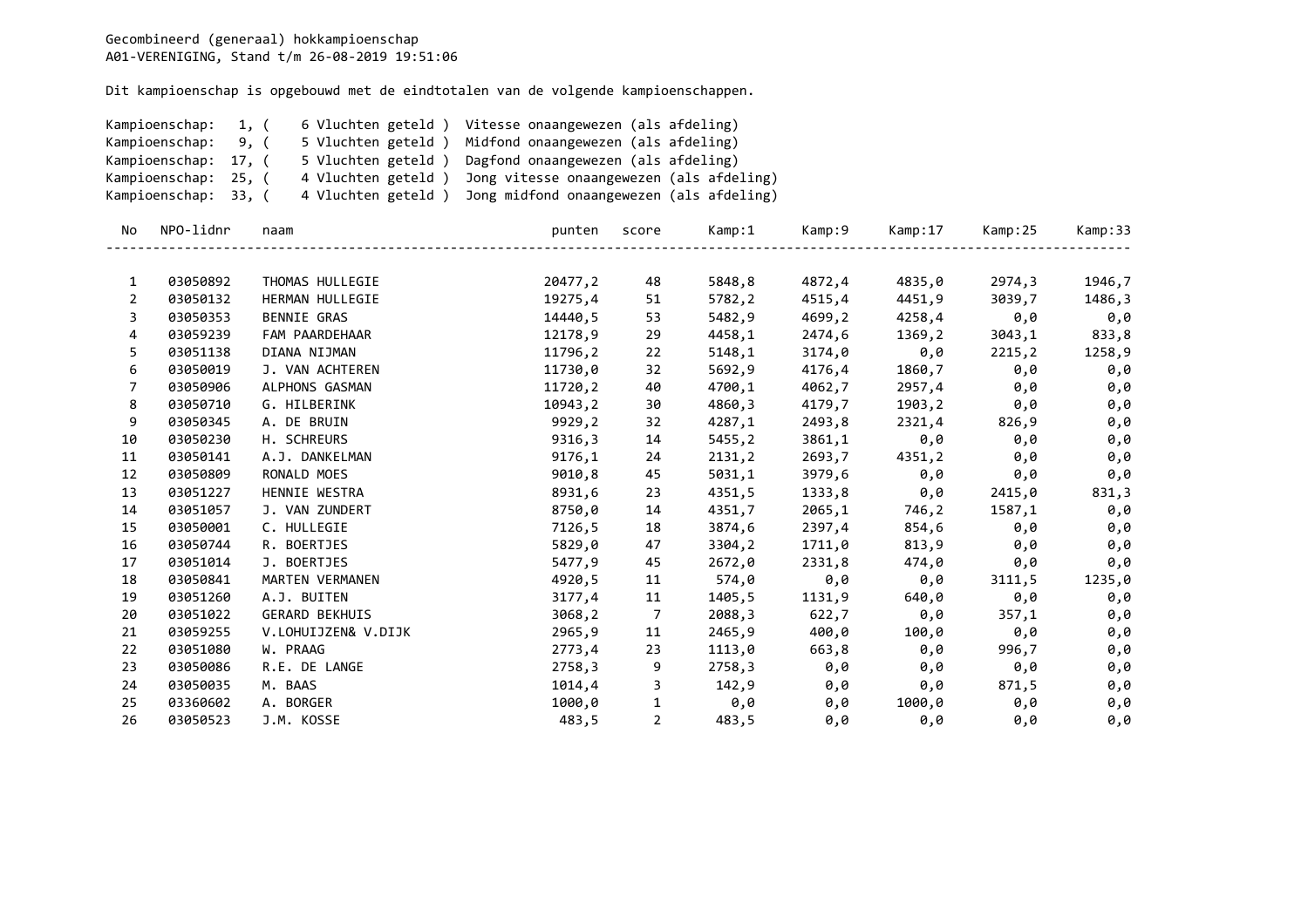| 6 Vluchten geteld )<br>Kampioenschap:<br>3, (<br>5 Vluchten geteld)<br>Kampioenschap: 11, (<br>Kampioenschap: 19, (<br>5 Vluchten geteld)<br>Kampioenschap: 27, (<br>4 Vluchten geteld) |           |                                        |                                        | Vitesse aangewezen (als afdeling) |        |         |                     |         |         |
|-----------------------------------------------------------------------------------------------------------------------------------------------------------------------------------------|-----------|----------------------------------------|----------------------------------------|-----------------------------------|--------|---------|---------------------|---------|---------|
|                                                                                                                                                                                         |           | Midfond aangewezen (als afdeling)      |                                        |                                   |        |         |                     |         |         |
|                                                                                                                                                                                         |           | Dagfond aangewezen (als afdeling)      |                                        |                                   |        |         |                     |         |         |
|                                                                                                                                                                                         |           | Jong vitesse aangewezen (als afdeling) |                                        |                                   |        |         |                     |         |         |
| 4 Vluchten geteld)<br>Kampioenschap: 35, (                                                                                                                                              |           |                                        | Jong midfond aangewezen (als afdeling) |                                   |        |         |                     |         |         |
| No.                                                                                                                                                                                     | NPO-lidnr | naam                                   | punten                                 | score                             | Kamp:3 | Kamp:11 | Kamp:19             | Kamp:27 | Kamp:35 |
| $\mathbf{1}$                                                                                                                                                                            | 03050353  | BENNIE GRAS                            | 7015,4                                 | 18                                | 2615,1 | 2253,9  | 2146,5              | 0,0     | 0,0     |
| 2                                                                                                                                                                                       | 03050892  | THOMAS HULLEGIE                        | 6646,9                                 | 23                                | 2673,1 | 1708,9  | 1526,7              | 519,5   | 218,8   |
| 3                                                                                                                                                                                       | 03050132  | HERMAN HULLEGIE                        | 5929,0                                 | 19                                | 2402,0 | 1922,2  | 1031,3              | 573,5   | 0,0     |
| 4                                                                                                                                                                                       | 03050906  | ALPHONS GASMAN                         | 4070,1                                 | 15                                | 1981,7 | 828,9   | 1259,5              | 0,0     | 0,0     |
| 5.                                                                                                                                                                                      | 03050230  | H. SCHREURS                            | 4031,2                                 | 13                                | 2329,9 | 1701,3  | 0,0                 | 0,0     | 0,0     |
| 6                                                                                                                                                                                       | 03051138  | DIANA NIJMAN                           | 3789,1                                 | 13                                | 2278,2 | 1050,9  | $\theta$ , $\theta$ | 410,0   | 50,0    |
| 7                                                                                                                                                                                       | 03050710  | G. HILBERINK                           | 3619,0                                 | 11                                | 1286,9 | 1645,9  | 686,2               | 0,0     | 0,0     |
| 8                                                                                                                                                                                       | 03050019  | J. VAN ACHTEREN                        | 3529,2                                 | 10                                | 2050,0 | 1479,2  | 0,0                 | 0,0     | 0,0     |
| 9                                                                                                                                                                                       | 03059239  | FAM PAARDEHAAR                         | 3229,7                                 | 12                                | 1774,7 | 0,0     | 348,1               | 966,9   | 140,0   |
| 10                                                                                                                                                                                      | 03050345  | A. DE BRUIN                            | 3032,5                                 | 17                                | 1367,5 | 747,4   | 504,1               | 413,5   | 0,0     |
| 11                                                                                                                                                                                      | 03050141  | A.J. DANKELMAN                         | 2951,5                                 | $\overline{7}$                    | 944,3  | 609,5   | 1397,7              | 0,0     | 0,0     |
| 12                                                                                                                                                                                      | 03051057  | J. VAN ZUNDERT                         | 2789,0                                 | 10                                | 1500,9 | 605,4   | 373,1               | 309,6   | 0,0     |
| 13                                                                                                                                                                                      | 03050841  | MARTEN VERMANEN                        | 2430,5                                 | - 8                               | 287,0  | 0,0     | 0,0                 | 1526,0  | 617,5   |
| 14                                                                                                                                                                                      | 03050744  | R. BOERTJES                            | 2315,8                                 | 12                                | 1400,6 | 335,2   | 580,0               | 0,0     | 0,0     |
| 15                                                                                                                                                                                      | 03051227  | HENNIE WESTRA                          | 2135,6                                 | 9                                 | 1007,0 | 180,7   | 0,0                 | 947,9   | 0,0     |
| 16                                                                                                                                                                                      | 03050809  | RONALD MOES                            | 2027,1                                 | 8                                 | 1286,4 | 740,7   | 0,0                 | 0,0     | 0,0     |
| 17                                                                                                                                                                                      | 03050001  | C. HULLEGIE                            | 1862,3                                 | 8                                 | 1284,6 | 323,1   | 254,6               | 0,0     | 0,0     |
| 18                                                                                                                                                                                      | 03059255  | V.LOHUIJZEN& V.DIJK                    | 1053,0                                 | 6                                 | 909,3  | 93,8    | 50,0                | 0,0     | 0,0     |
| 19                                                                                                                                                                                      | 03051022  | <b>GERARD BEKHUIS</b>                  | 1051,1                                 | 5                                 | 932,9  | 118,2   | 0,0                 | 0,0     | 0,0     |
| 20                                                                                                                                                                                      | 03051260  | A.J. BUITEN                            | 831,8                                  | 5                                 | 441,4  | 70,5    | 320,0               | 0,0     | 0,0     |
| 21                                                                                                                                                                                      | 03051014  | J. BOERTJES                            | 776,8                                  | 5                                 | 319,2  | 457,7   | 0,0                 | 0,0     | 0,0     |
| 22                                                                                                                                                                                      | 03360602  | A. BORGER                              | 500,0                                  | $\mathbf{1}$                      | 0,0    | 0,0     | 500,0               | 0,0     | 0,0     |
| 23                                                                                                                                                                                      | 03050086  | R.E. DE LANGE                          | 451,7                                  | 3                                 | 451,7  | 0,0     | 0,0                 | 0,0     | 0,0     |
| 24                                                                                                                                                                                      | 03051080  | W. PRAAG                               | 72,5                                   | 1                                 | 0,0    | 0,0     | 0,0                 | 72,5    | 0,0     |
| 25                                                                                                                                                                                      | 03050035  | M. BAAS                                | 71,4                                   | $\mathbf{1}$                      | 71,4   | 0,0     | 0,0                 | 0,0     | 0,0     |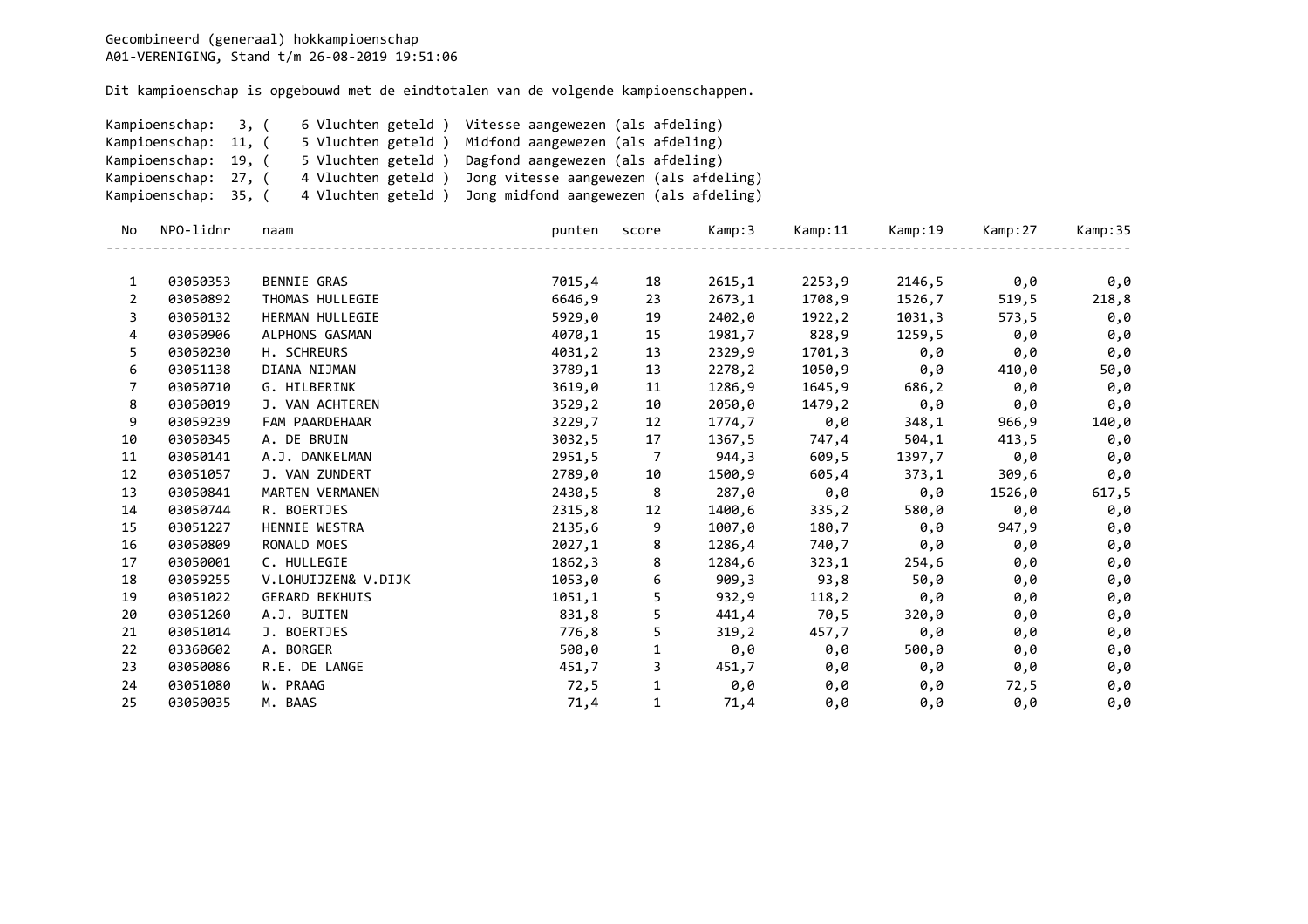|                                                                                                                                   | Kampioenschap:<br>Kampioenschap: 13, ( | 5, (<br>5 Vluchten geteld) | 6 Vluchten geteld ) Vitesse onaangewezen (club A & B)<br>Midfond onaangewezen (club A & B) |                |        |         |                     |         |         |  |  |
|-----------------------------------------------------------------------------------------------------------------------------------|----------------------------------------|----------------------------|--------------------------------------------------------------------------------------------|----------------|--------|---------|---------------------|---------|---------|--|--|
| 5 Vluchten geteld )<br>Kampioenschap: 21, (<br>4 Vluchten geteld ) Jong vitesse onaangewezen (club A & B)<br>Kampioenschap: 29, ( |                                        |                            | Dagfond onaangewezen (club A & B)                                                          |                |        |         |                     |         |         |  |  |
|                                                                                                                                   |                                        |                            |                                                                                            |                |        |         |                     |         |         |  |  |
|                                                                                                                                   | Kampioenschap: 37, (                   |                            | 4 Vluchten geteld ) Jong midfond onaangewezen (club A & B)                                 |                |        |         |                     |         |         |  |  |
| No.                                                                                                                               | NPO-lidnr                              | naam                       | punten                                                                                     | score          | Kamp:5 | Kamp:13 | Kamp:21             | Kamp:29 | Kamp:37 |  |  |
| $\mathbf{1}$                                                                                                                      | 03050892                               | THOMAS HULLEGIE            | 20191,6                                                                                    | 33             | 5826,5 | 4827,1  | 4783,5              | 2857,8  | 1896,7  |  |  |
| 2                                                                                                                                 | 03050132                               | HERMAN HULLEGIE            | 18527,4                                                                                    | 27             | 5739,8 | 4399,1  | 4192,0              | 2871,4  | 1325,0  |  |  |
| 3                                                                                                                                 | 03050345                               | A. DE BRUIN                | 14398,8                                                                                    | 20             | 5235,5 | 3820,6  | 4511,4              | 831,3   | 0,0     |  |  |
| 4                                                                                                                                 | 03051138                               | DIANA NIJMAN               | 14171,9                                                                                    | 22             | 5734,3 | 4522,7  | $\theta, \theta$    | 2466,3  | 1448,6  |  |  |
| 5                                                                                                                                 | 03050353                               | BENNIE GRAS                | 14142,3                                                                                    | 21             | 5151,1 | 4896,8  | 4094,4              | 0,0     | 0,0     |  |  |
| 6                                                                                                                                 | 03050019                               | J. VAN ACHTEREN            | 11337,0                                                                                    | 15             | 5483,6 | 4035,0  | 1818,3              | 0,0     | 0,0     |  |  |
| 7                                                                                                                                 | 03051227                               | HENNIE WESTRA              | 10829,4                                                                                    | 16             | 5388,6 | 2040,8  | 0,0                 | 2400,0  | 1000,0  |  |  |
| 8                                                                                                                                 | 03050230                               | H. SCHREURS                | 10652,3                                                                                    | 14             | 5943,5 | 4708,8  | 0,0                 | 0,0     | 0,0     |  |  |
| 9                                                                                                                                 | 03050906                               | ALPHONS GASMAN             | 10468,8                                                                                    | 16             | 4275,8 | 3785,1  | 2407,9              | 0,0     | 0,0     |  |  |
| 10                                                                                                                                | 03050809                               | RONALD MOES                | 10388,7                                                                                    | 13             | 5551,7 | 4837,0  | $\theta$ , $\theta$ | 0,0     | 0,0     |  |  |
| 11                                                                                                                                | 03050001                               | C. HULLEGIE                | 10169,8                                                                                    | 12             | 5286,0 | 3141,0  | 1742,9              | 0,0     | 0,0     |  |  |
| 12                                                                                                                                | 03050141                               | A.J. DANKELMAN             | 9254,9                                                                                     | 12             | 2419,7 | 2257,2  | 4578,1              | 0,0     | 0,0     |  |  |
| 13                                                                                                                                | 03050710                               | G. HILBERINK               | 9178,5                                                                                     | 16             | 4322,1 | 3250,1  | 1606,3              | 0,0     | 0,0     |  |  |
| 14                                                                                                                                | 03050744                               | R. BOERTJES                | 9120,7                                                                                     | 16             | 4924,9 | 2835,8  | 1360,0              | 0,0     | 0,0     |  |  |
| 15                                                                                                                                | 03059239                               | FAM PAARDEHAAR             | 9106,9                                                                                     | 20             | 3141,2 | 1652,5  | 793,6               | 2869,6  | 650,0   |  |  |
| 16                                                                                                                                | 03051057                               | J. VAN ZUNDERT             | 6491,1                                                                                     | 10             | 2997,1 | 1297,5  | 646,4               | 1550,0  | 0,0     |  |  |
| 17                                                                                                                                | 03051014                               | J. BOERTJES                | 6452,9                                                                                     | 11             | 2616,2 | 2836,7  | 1000,0              | 0,0     | 0,0     |  |  |
| 18                                                                                                                                | 03050841                               | MARTEN VERMANEN            | 5456,5                                                                                     | 9              | 574,0  | 0,0     | 0,0                 | 3392,5  | 1490,0  |  |  |
| 19                                                                                                                                | 03059255                               | V.LOHUIJZEN& V.DIJK        | 4355,3                                                                                     | 8              | 3855,3 | 400,0   | 100,0               | 0,0     | 0,0     |  |  |
| 20                                                                                                                                | 03051022                               | <b>GERARD BEKHUIS</b>      | 4117,9                                                                                     | $\overline{7}$ | 3020,1 | 622,7   | 0,0                 | 475,0   | 0,0     |  |  |
| 21                                                                                                                                | 03051080                               | W. PRAAG                   | 3761,1                                                                                     | 9              | 1527,0 | 1278,4  | 0,0                 | 955,8   | 0,0     |  |  |
| 22                                                                                                                                | 03050086                               | R.E. DE LANGE              | 3262,5                                                                                     | 5              | 3262,5 | 0,0     | $\theta$ , $\theta$ | 0,0     | 0,0     |  |  |
| 23                                                                                                                                | 03051260                               | A.J. BUITEN                | 3238,5                                                                                     | 8              | 1421,4 |         | $1177,2$ 640,0      | 0,0     | 0,0     |  |  |
| 24                                                                                                                                | 03360602                               | A. BORGER                  | 1000,0                                                                                     | 1              | 0,0    | 0,0     | 1000,0              | 0,0     | 0,0     |  |  |
| 25                                                                                                                                | 03050035                               | M. BAAS                    | 984,1                                                                                      | 3              | 142,9  | 0,0     | 0,0                 | 841,3   | 0,0     |  |  |
| 26                                                                                                                                | 03050523                               | J.M. KOSSE                 | 678,6                                                                                      | $\mathbf{1}$   | 678,6  | 0, 0    | 0, 0                | 0,0     | 0,0     |  |  |
|                                                                                                                                   |                                        |                            |                                                                                            |                |        |         |                     |         |         |  |  |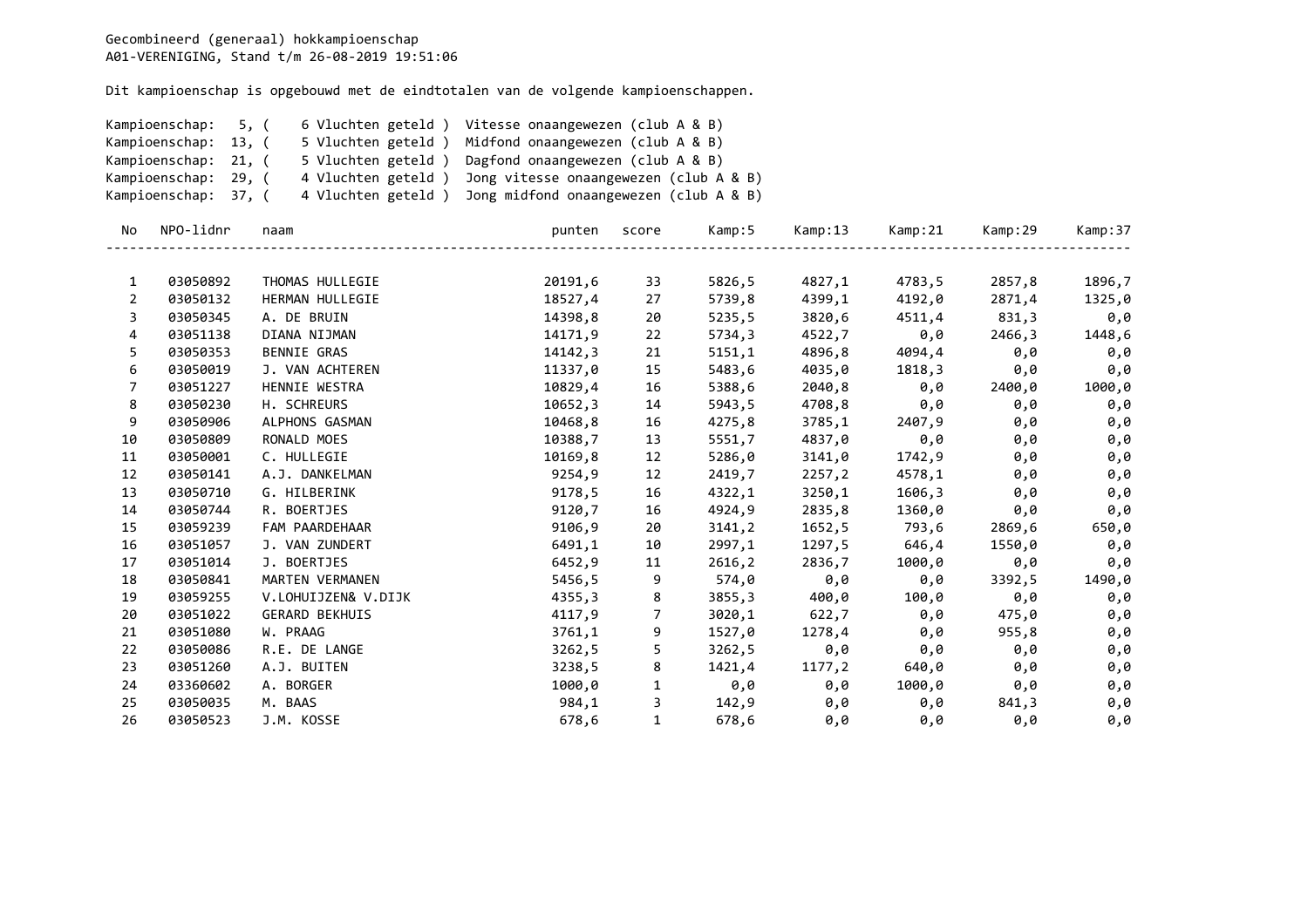| Kampioenschap: 7, (  |                    | 6 Vluchten geteld ) Vitesse aangewezen (club A & B)     |
|----------------------|--------------------|---------------------------------------------------------|
| Kampioenschap: 15, ( |                    | 5 Vluchten geteld) Midfond aangewezen (club A & B)      |
| Kampioenschap: 23, ( | 5 Vluchten geteld  | ) Dagfond aangewezen (club A & B)                       |
| Kampioenschap: 31, ( | 4 Vluchten geteld) | Jong vitesse aangewezen (club A & B)                    |
| Kampioenschap: 39, ( |                    | 4 Vluchten geteld) Jong midfond aangewezen (club A & B) |

| No             | NPO-lidnr | naam                  | punten | score        | Kamp:7 | Kamp:15      | Kamp:23 | Kamp:31 | Kamp:39 |
|----------------|-----------|-----------------------|--------|--------------|--------|--------------|---------|---------|---------|
|                |           |                       |        |              |        |              |         |         |         |
| 1              | 03050353  | BENNIE GRAS           | 6210,2 | 17           | 2208,3 | 1999,7       | 2002,2  | 0,0     | 0,0     |
| $\overline{2}$ | 03050892  | THOMAS HULLEGIE       | 5285,7 | 21           | 2247,0 | 1320,0       | 1192,0  | 364,3   | 162,5   |
| 3              | 03050132  | HERMAN HULLEGIE       | 4915,4 | 14           | 1941,6 | 1673,3       | 702,3   | 598,2   | 0,0     |
| 4              | 03050230  | H. SCHREURS           | 4899,3 | 13           | 2698,4 | 2201,0       | 0,0     | 0,0     | 0,0     |
| 5              | 03051138  | DIANA NIJMAN          | 4730,6 | 13           | 2674,9 | 1580,7       | 0,0     | 425,0   | 50,0    |
| 6              | 03050345  | A. DE BRUIN           | 4667,4 | 17           | 1716,4 | 1476,8       | 1058,6  | 415,6   | 0,0     |
| 7              | 03050744  | R. BOERTJES           | 3107,6 | 12           | 2192,3 | 335,2        | 580,0   | 0,0     | 0,0     |
| 8              | 03051227  | HENNIE WESTRA         | 2893,9 | 9            | 1532,9 | 309,1        | 0,0     | 1051,9  | 0,0     |
| 9              | 03050001  | C. HULLEGIE           | 2768,2 | 8            | 1851,9 | 506,3        | 410,0   | 0,0     | 0,0     |
| 10             | 03050841  | MARTEN VERMANEN       | 2653,2 | 8            | 287,0  | $\theta$ , 0 | 0,0     | 1621,3  | 745,0   |
| 11             | 03050809  | RONALD MOES           | 2626,2 | 8            | 1685,6 | 940,6        | 0,0     | 0,0     | 0,0     |
| 12             | 03050141  | A.J. DANKELMAN        | 2570,9 | 6            | 877,3  | 366,7        | 1326,9  | 0,0     | 0,0     |
| 13             | 03050019  | J. VAN ACHTEREN       | 2543,1 | 8            | 1432,8 | 1110,3       | 0,0     | 0,0     | 0,0     |
| 14             | 03050710  | G. HILBERINK          | 2378,2 | 11           | 595,8  | 1316,7       | 465,7   | 0,0     | 0,0     |
| 15             | 03059239  | FAM PAARDEHAAR        | 1954,2 | 10           | 780,0  | 0,0          | 242,9   | 881,3   | 50,0    |
| 16             | 03050906  | ALPHONS GASMAN        | 1841,2 | 8            | 926,5  | 0,0          | 914,7   | 0,0     | 0,0     |
| 17             | 03059255  | V.LOHUIJZEN& V.DIJK   | 1545,3 | 6            | 1401,5 | 93,8         | 50,0    | 0,0     | 0,0     |
| 18             | 03051057  | J. VAN ZUNDERT        | 1399,9 | 5            | 801,7  | 0,0          | 323,2   | 275,0   | 0,0     |
| 19             | 03051022  | <b>GERARD BEKHUIS</b> | 1301,0 | 5            | 1182,8 | 118,2        | 0,0     | 0,0     | 0,0     |
| 20             | 03051014  | J. BOERTJES           | 968,5  | 5            | 425,1  | 543,4        | 0,0     | 0,0     | 0,0     |
| 21             | 03051260  | A.J. BUITEN           | 831,8  | 5            | 441,4  | 70,5         | 320,0   | 0,0     | 0,0     |
| 22             | 03360602  | A. BORGER             | 500,0  |              | 0,0    | 0,0          | 500,0   | 0,0     | 0,0     |
| 23             | 03050086  | R.E. DE LANGE         | 451,7  | 3            | 451,7  | 0,0          | 0,0     | 0,0     | 0,0     |
| 24             | 03051080  | W. PRAAG              | 87,5   | $\mathbf{1}$ | 0,0    | 0,0          | 0,0     | 87,5    | 0,0     |
| 25             | 03050035  | M. BAAS               | 71,4   | 1            | 71,4   | 0,0          | 0,0     | 0,0     | 0,0     |